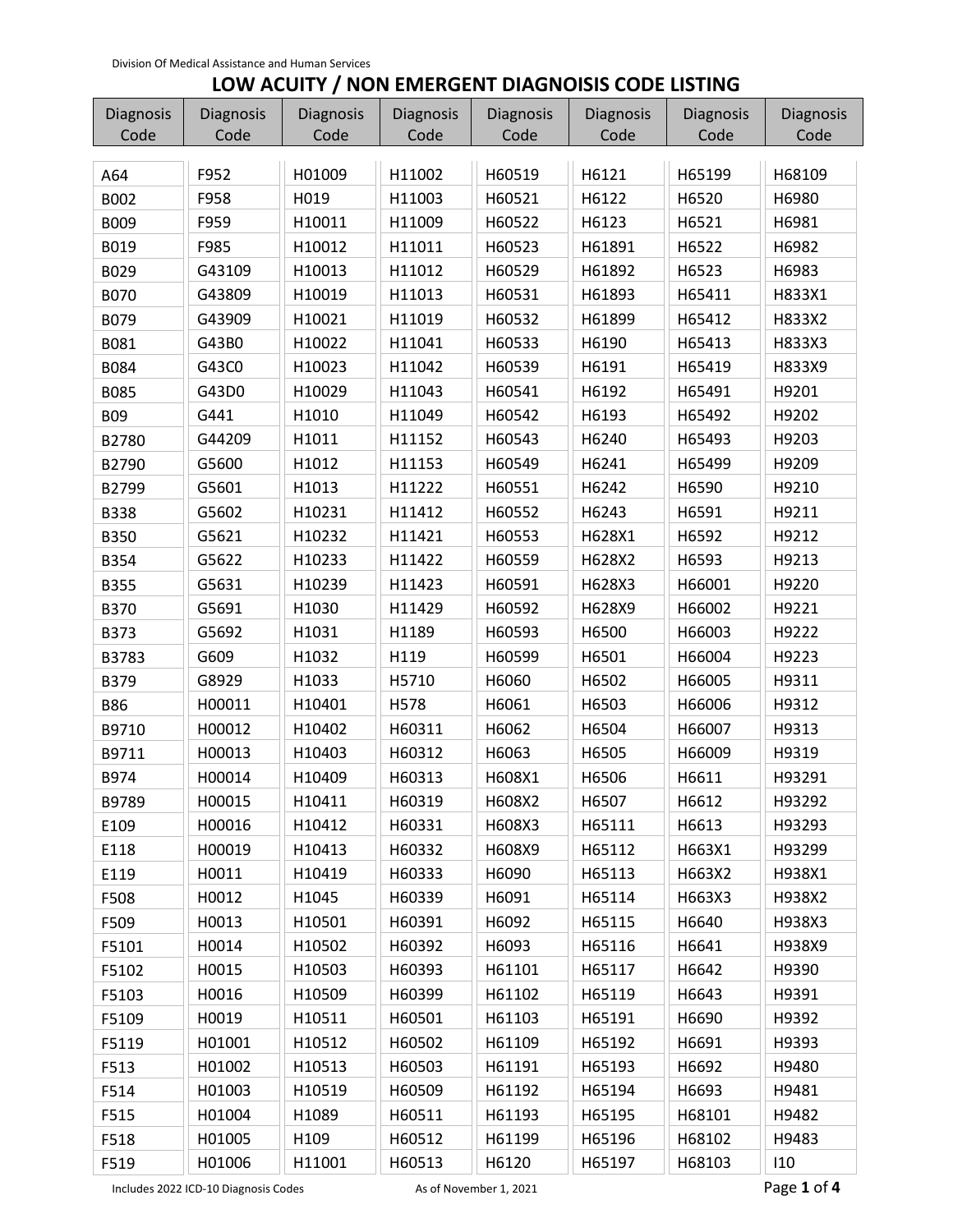## **LOW ACUITY / NON EMERGENT DIAGNOISIS CODE LISTING**

| <b>Diagnosis</b> | <b>Diagnosis</b> | Diagnosis | Diagnosis | Diagnosis | Diagnosis | Diagnosis | Diagnosis |
|------------------|------------------|-----------|-----------|-----------|-----------|-----------|-----------|
| Code             | Code             | Code      | Code      | Code      | Code      | Code      | Code      |
| 1129             | K1370            | L233      | L559      | L731      | M25561    | M7041     | M792      |
| JOO              | K1379            | L234      | L562      | L732      | M25562    | M7051     | M79601    |
| J0380            | K4090            | L235      | L563      | L738      | M25569    | M7052     | M79602    |
| J0381            | K429             | L236      | L569      | L739      | M25571    | M7061     | M79603    |
| J0390            | K5090            | L237      | L578      | L740      | M25572    | M7062     | M79604    |
| J0391            | K5190            | L2381     | L600      | L741      | M25579    | M7071     | M79605    |
| J040             | K522             | L2389     | L601      | L742      | M2660     | M722      | M79606    |
| <b>J300</b>      | K5289            | L239      | L602      | L743      | M2669     | M75102    | M79609    |
| J301             | K529             | L240      | L603      | L744      | M2679     | M7521     | M79621    |
| J302             | K5732            | L241      | L604      | L74510    | M5117     | M7522     | M79622    |
| <b>J305</b>      | K5792            | L242      | L605      | L74511    | M533      | M7531     | M79631    |
| J3081            | K580             | L243      | L608      | L74512    | M5410     | M7541     | M79632    |
| J3089            | K589             | L244      | L609      | L74513    | M5416     | M7542     | M79641    |
| J309             | K591             | L245      | L62       | L74519    | M5417     | M7551     | M79642    |
| J310             | K598             | L246      | L630      | L7452     | M542      | M7552     | M79643    |
| J320             | K599             | L247      | L631      | L748      | M5430     | M7581     | M79644    |
| J321             | K601             | L2481     | L632      | L749      | M5431     | M7582     | M79645    |
| J322             | K602             | L2489     | L638      | L750      | M5432     | M7591     | M79646    |
| J323             | K640             | L249      | L639      | L751      | M5440     | M7631     | M79651    |
| J324             | K641             | L250      | L640      | L752      | M5441     | M7632     | M79652    |
| J328             | K642             | L251      | L648      | L758      | M5442     | M7651     | M79661    |
| J329             | K643             | L252      | L649      | L759      | M546      | M7652     | M79662    |
| J340             | K644             | L253      | L651      | L84       | M5489     | M7660     | M79669    |
| J341             | K649             | L254      | L652      | L853      | M549      | M7661     | M79671    |
| J3489            | K8020            | L255      | L658      | L983      | M6088     | M7662     | M79672    |
| J349             | L0292            | L258      | L659      | M109      | M609      | M7671     | M79673    |
| J40              | L0293            | L259      | L660      | M2390     | M6248     | M76891    | M79674    |
| J410             | L0591            | L270      | L662      | M2391     | M62830    | M76892    | M79675    |
| J411             | L0592            | L271      | L663      | M2392     | M62831    | M76899    | M797      |
| J418             | L089             | L272      | L668      | M25461    | M62838    | M769      | M7989     |
| J42              | L2081            | L279      | L669      | M25462    | M65812    | M7710     | M940      |
| K009             | L2082            | L299      | L700      | M25469    | M65832    | M7711     | N3010     |
| K010             | L2084            | L300      | L701      | M2550     | M65841    | M7712     | N3080     |
| K011             | L2089            | L301      | L703      | M25511    | M65842    | M7731     | N3090     |
| K044             | L209             | L302      | L705      | M25512    | M65862    | M7732     | N341      |
| K0510            | L210             | L308      | L708      | M25519    | M6588     | M7742     | N342      |
| K1120            | L218             | L309      | L709      | M25521    | M67351    | M7750     | N368      |
| K1121            | L219             | L42       | L720      | M25522    | M67352    | M7751     | N390      |
| K120             | L22              | L500      | L723      | M25529    | M67361    | M7752     | N393      |
| K131             | L230             | L509      | L728      | M25531    | M67362    | M778      | N3941     |
| K134             | L231             | L550      | L729      | M25532    | M7021     | M779      | N3942     |
| K136             | L232             | L551      | L730      | M25539    | M7022     | M791      | N3944     |

Includes 2022 ICD-10 Diagnosis Codes As of November 1, 2021 **Page 2 of 4**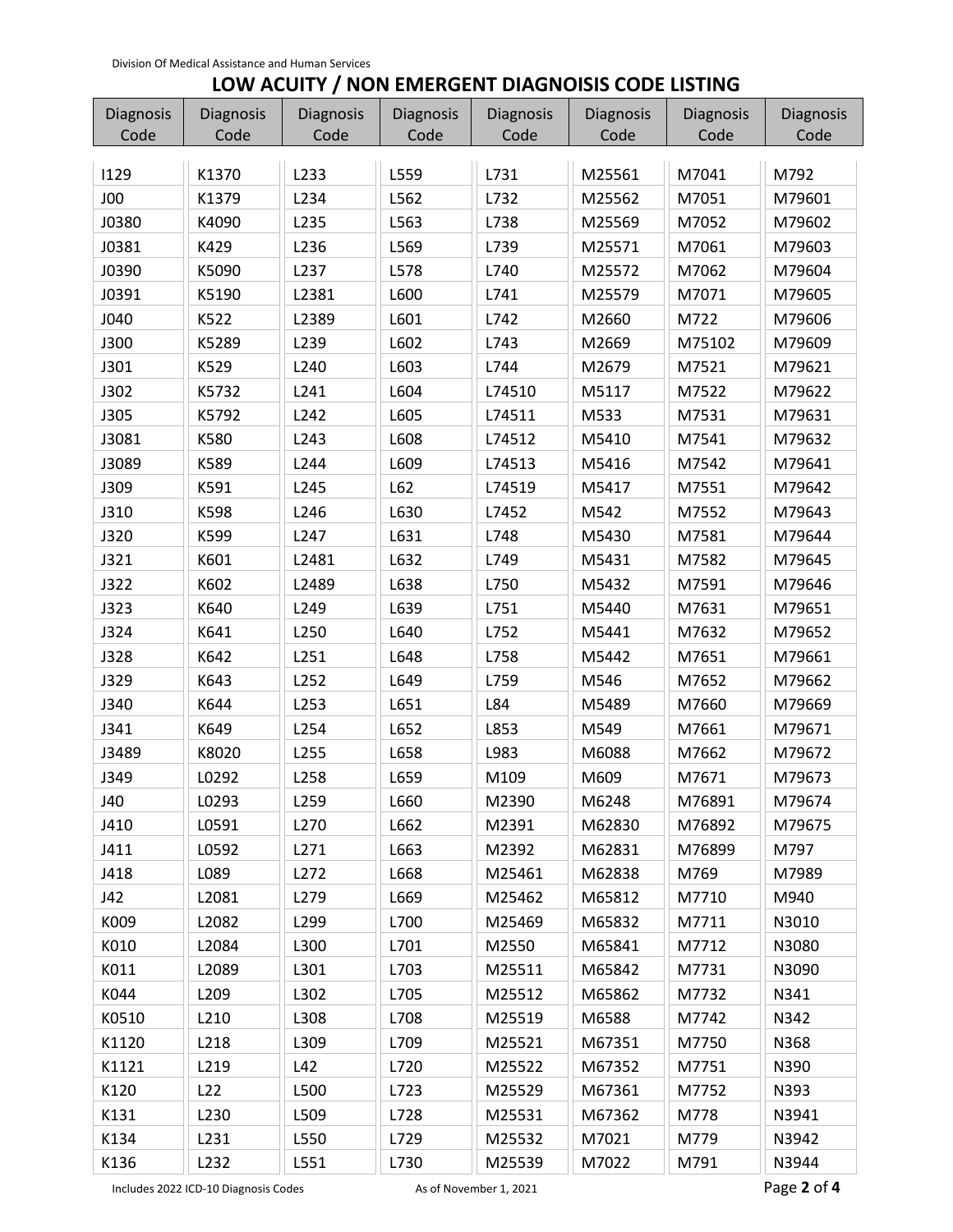## **LOW ACUITY / NON EMERGENT DIAGNOISIS CODE LISTING**

| Diagnosis    | <b>Diagnosis</b> | <b>Diagnosis</b>   | Diagnosis          | <b>Diagnosis</b>   | Diagnosis          | Diagnosis          | Diagnosis          |
|--------------|------------------|--------------------|--------------------|--------------------|--------------------|--------------------|--------------------|
| Code         | Code             | Code               | Code               | Code               | Code               | Code               | Code               |
| N3945        | R300             | S0086XA            | S300XXA            | S46312A            | S60129A            | S63611A            | S66012A            |
|              |                  |                    |                    | S46319A            |                    |                    |                    |
| N3946        | R309             | S0096XA            | S30810A            |                    | S60131A            | S63612A            | S66019A            |
| N39490       | R350             | S038XXA            | S30811A            | S46811A            | S60132A            | S63613A            | S66110A            |
| N398         | R351             | S039XXA<br>S100XXA | S30815A            | S46812A            | S60139A            | S63614A            | S66111A            |
| N399<br>N644 | R358<br>R360     | S1016XA            | S30816A<br>S30817A | S46819A<br>S46911A | S60141A<br>S60142A | S63615A<br>S63616A | S66112A<br>S66113A |
|              |                  | S1081XA            |                    |                    |                    |                    |                    |
| N763         | R369             |                    | S30860A            | S46912A            | S60149A            | S63617A            | S66114A            |
| N8320        | R3911            | S1086XA            | S30861A            | S46919A            | S60151A            | S63618A            | S66115A            |
| N8329        | R3912            | S1091XA            | S30862A            | S50311A            | S60152A            | S63619A            | S66116A            |
| R040         | R3913            | S1096XA            | S30863A            | S50312A            | S60159A            | S63621A            | S66117A            |
| <b>R05</b>   | R3914            | S134XXA            | S30864A            | S50319A            | S60221A            | S63622A            | S66118A            |
| R064         | R3915            | S138XXA            | S30865A            | S50361A            | S60222A            | S63629A            | S66119A            |
| R066         | R3916            | S139XXA            | S30866A            | S50362A            | S60229A            | S63630A            | S66211A            |
| R070         | R3919            | <b>S161XXA</b>     | S30867A            | S50369A            | S60311A            | S63631A            | S66212A            |
| R093         | R42              | S20111A            | S335XXA            | S50811A            | S60312A            | S63632A            | S66219A            |
| R0981        | R498             | S20112A            | S338XXA            | S50812A            | S60319A            | S63633A            | S66310A            |
| R110         | R <sub>52</sub>  | S20119A            | S339XXA            | S50819A            | S60410A            | S63634A            | S66311A            |
| R140         | R5381            | S20161A            | S39011A            | S50861A            | S60411A            | S63635A            | S66312A            |
| R141         | R5383            | S20162A            | S39012A            | S50862A            | S60412A            | S63636A            | S66313A            |
| R142         | R590             | S20169A            | S39013A            | S50869A            | S60413A            | S63637A            | S66314A            |
| R143         | R591             | S20211A            | S43401A            | S6000XA            | S60414A            | S63638A            | S66315A            |
| R194         | R599             | S20212A            | S43402A            | S60011A            | S60415A            | S63639A            | S66316A            |
| R195         | R61              | S20219A            | S43409A            | S60012A            | S60416A            | S63681A            | S66317A            |
| R197         | S0006XA          | S20311A            | S43491A            | S60019A            | S60417A            | S63682A            | S66318A            |
| R198         | S0031XA          | S20312A            | S43492A            | S60021A            | S60418A            | S63689A            | S66319A            |
| R21          | S0033XA          | S20319A            | S43499A            | S60022A            | S60419A            | S63690A            | S66411A            |
| R221         | S0036XA          | S20361A            | S4360XA            | S60029A            | S60511A            | S63691A            | S66412A            |
| R222         | S00411A          | S20362A            | S4361XA            | S60031A            | S60512A            | S63692A            | S66419A            |
| R2230        | S00412A          | S20369A            | S4362XA            | S60032A            | S60519A            | S63693A            | S66510A            |
| R2231        | S00419A          | S20411A            | S4390XA            | S60039A            | S60811A            | S63694A            | S66511A            |
| R2232        | S00431A          | S20412A            | S4391XA            | S60041A            | S60812A            | S63695A            | S66512A            |
| R2233        | S00432A          | S20419A            | S4392XA            | S60042A            | S60819A            | S63696A            | S66513A            |
| R2241        | S00439A          | S20461A            | S46011A            | S60049A            | S60861A            | S63697A            | S66514A            |
| R2242        | S00461A          | S20462A            | S46012A            | S60051A            | S60862A            | S63698A            | S66515A            |
| R2243        | S00462A          | S20469A            | S46019A            | S60052A            | S60869A            | S63699A            | S66516A            |
| R229         | S00469A          | S2091XA            | S46111A            | S60059A            | S63501A            | S638X1A            | S66517A            |
| R232         | S00511A          | S2096XA            | S46112A            | S6010XA            | S63502A            | S638X2A            | S66518A            |
| R233         | S00512A          | S2341XA            | S46119A            | S60111A            | S63509A            | S638X9A            | S66519A            |
| R234         | S00531A          | S239XXA            | S46211A            | S60112A            | S63601A            | S6390XA            | S66811A            |
| R238         | S00532A          | S29011A            | S46212A            | S60119A            | S63602A            | S6391XA            | S66812A            |
| R239         | S00561A          | S29012A            | S46219A            | S60121A            | S63609A            | S6392XA            | S66819A            |
| R252         | S00562A          | S29019A            | S46311A            | S60122A            | S63610A            | S66011A            | S66911A            |

Includes 2022 ICD-10 Diagnosis Codes As of November 1, 2021 **Page 3 of 4**